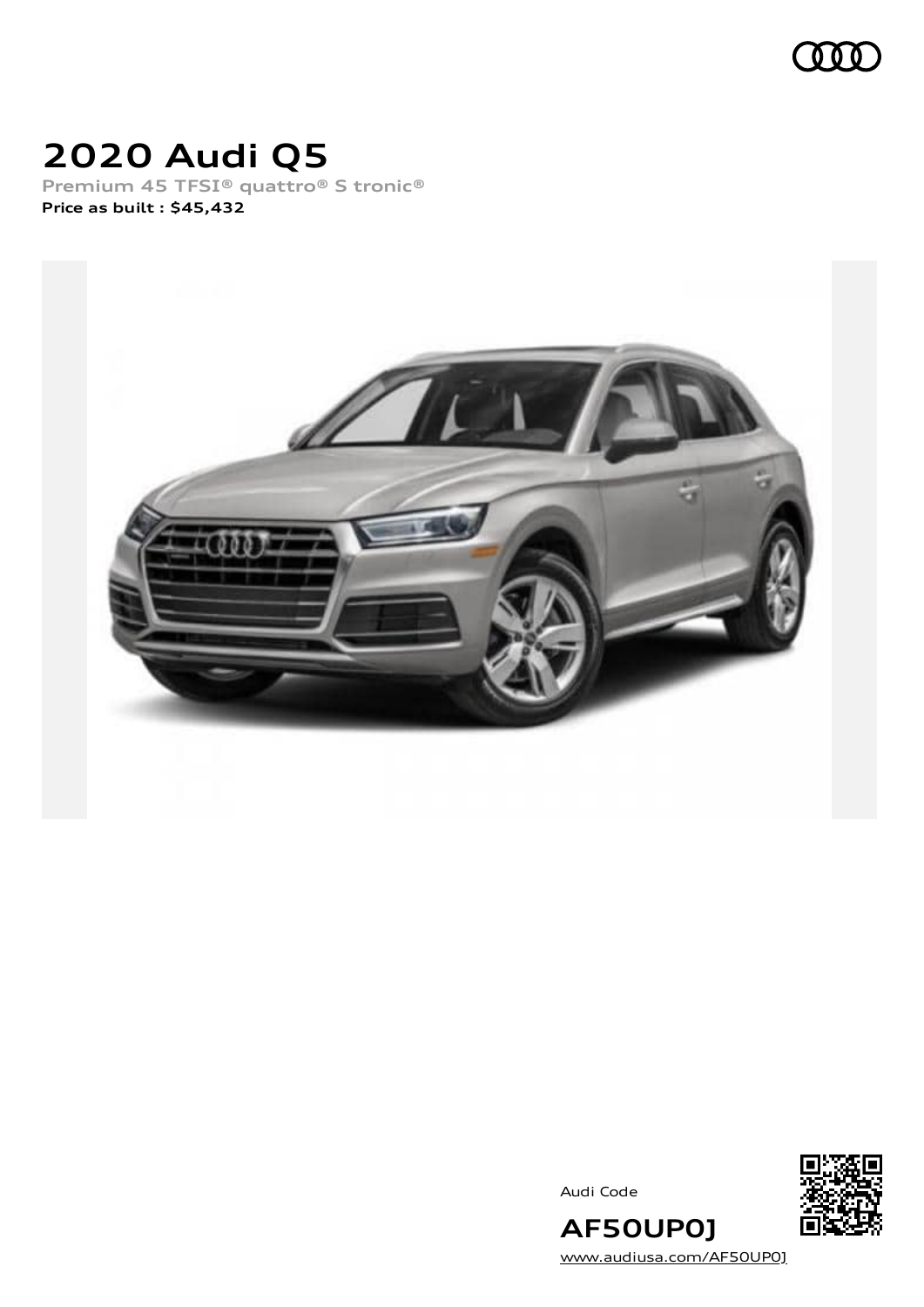# **Summary**

**Audi 2020 Audi Q5** Premium 45 TFSI® quattro® S tronic®

**Price as buil[t](#page-8-0)** \$45,432

### **Exterior colour**

Moonlight Blue metallic



### **Interior colour**

| Seats     | Atlas Beige              |
|-----------|--------------------------|
| Dashboard | Granite Gray/Atlas Beige |
| Carpet    | Granite Gray             |
| Headliner | Beige                    |

### **Technical Specifications**

| Engine type                  | 2.0-liter four-cylinder                       |
|------------------------------|-----------------------------------------------|
| stroke                       | Displacement/Bore and 1,984/82.5 x 92.8 cc/mm |
| Torque                       | 273 lb-ft@rpm                                 |
| Top track speed              | 130 mph mph                                   |
| Acceleration (0 - 60<br>mph) | 5.9 seconds seconds                           |
| Recommended fuel             | Premium                                       |

### **Further Information**

| Mileage  | 17,365 miles |
|----------|--------------|
| Warranty | N٥           |

#### **Audi Code** AF50UP0J

**Your configuration on www.audiusa.com** [www.audiusa.com/AF50UP0J](https://www.audiusa.com/AF50UP0J)

**Commission number** 7d10779a0a0e09a80e6e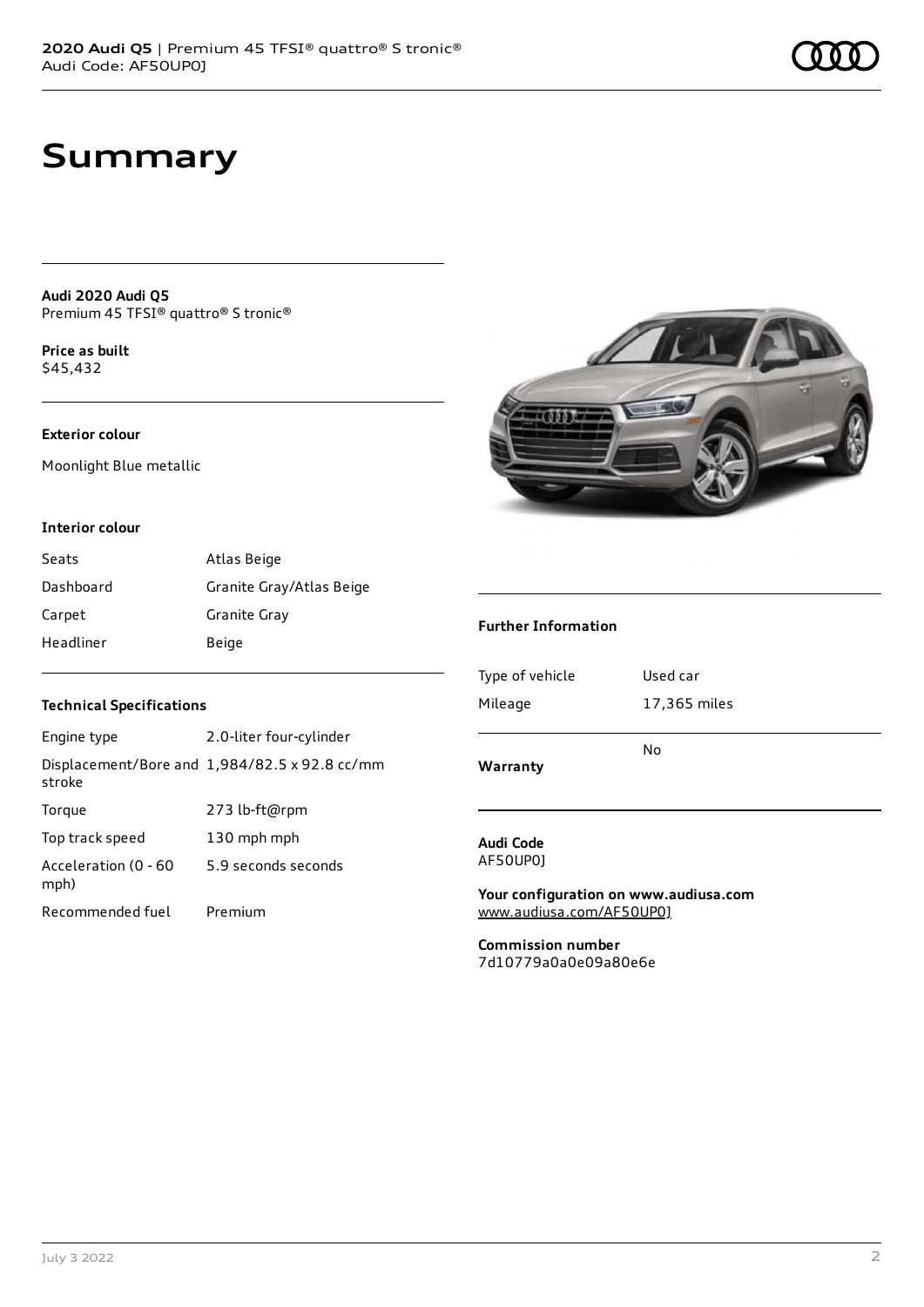

# **Standard features**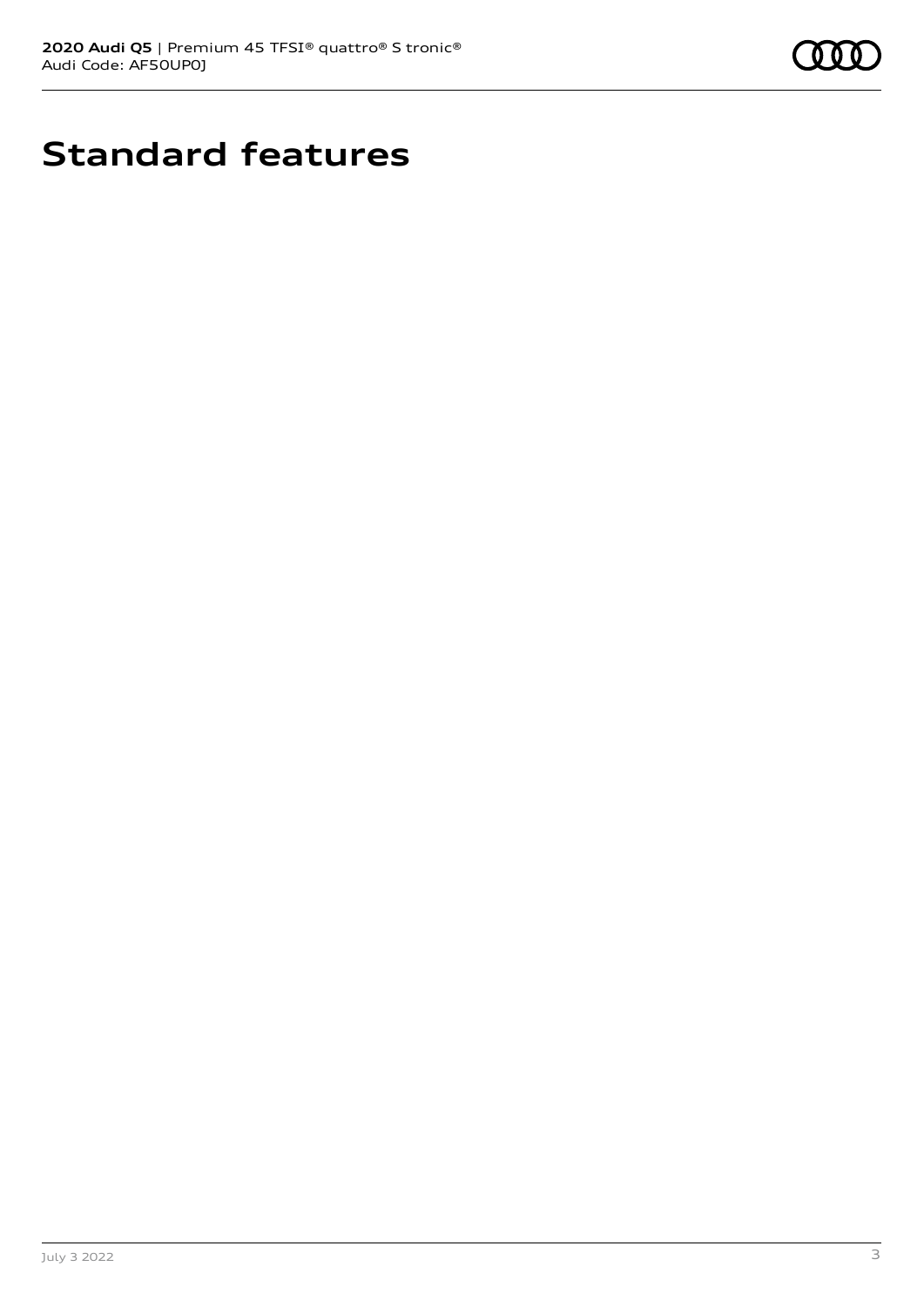# **Dealer remarks**

CARFAX 1-Owner, LOW MILES - 16,903! EPA 28 MPG Hwy/22 MPG City!, PRICED TO MOVE \$1,800 below Kelley Blue Book! Sunroof, Heated Leather Seats, Turbo, Rear Air, Power Liftgate, All Wheel Drive, Alloy Wheels, CONVENIENCE PLUS PACKAGE

#### KEY FEATURES INCLUDE

Leather Seats, All Wheel Drive, Power Liftgate, Rear Air, Heated Driver Seat Audi Premium with Moonlight Blue metallic exterior and Atlas Beige / Gray interior features a 4 Cylinder Engine with 248 HP at 5000 RPM\*.

#### OPTION PACKAGES

CONVENIENCE PACKAGE Driver Seat Memory, Audi Side Assist, SiriusXM All Access Service, Audi Pre Sense Rear, Audi Advanced Key, keyless engine start/stop & entry - doors and trunk), Auto-Dimming Power Folding Exterior Mirrors, PANORAMIC SUNROOF, WHEELS: 19" 5-SPOKE DYNAMIC DESIGN PARTLY POLISHED Tires: 235/55R19 AS, CONVENIENCE PLUS PACKAGE Audi Phone Box, Parking System Plus (Front/Rear Acoustic Sensors), AUDI GUARD PROTECTION KIT All-Weather Floor Mats, Cargo Mat.

EXCELLENT VALUE This Q5 is priced \$1,800 below Kelley Blue Book.

PURCHASE WITH CONFIDENCE CARFAX 1-Owner

WHY BUY FROM US You Belong In An Audi. From Audi Charlotte!

Pricing analysis performed on 12/2/2021. Horsepower calculations based on trim engine configuration. Fuel economy calculations based on original manufacturer data for trim engine configuration. Please confirm the accuracy of the included equipment by calling us prior to purchase.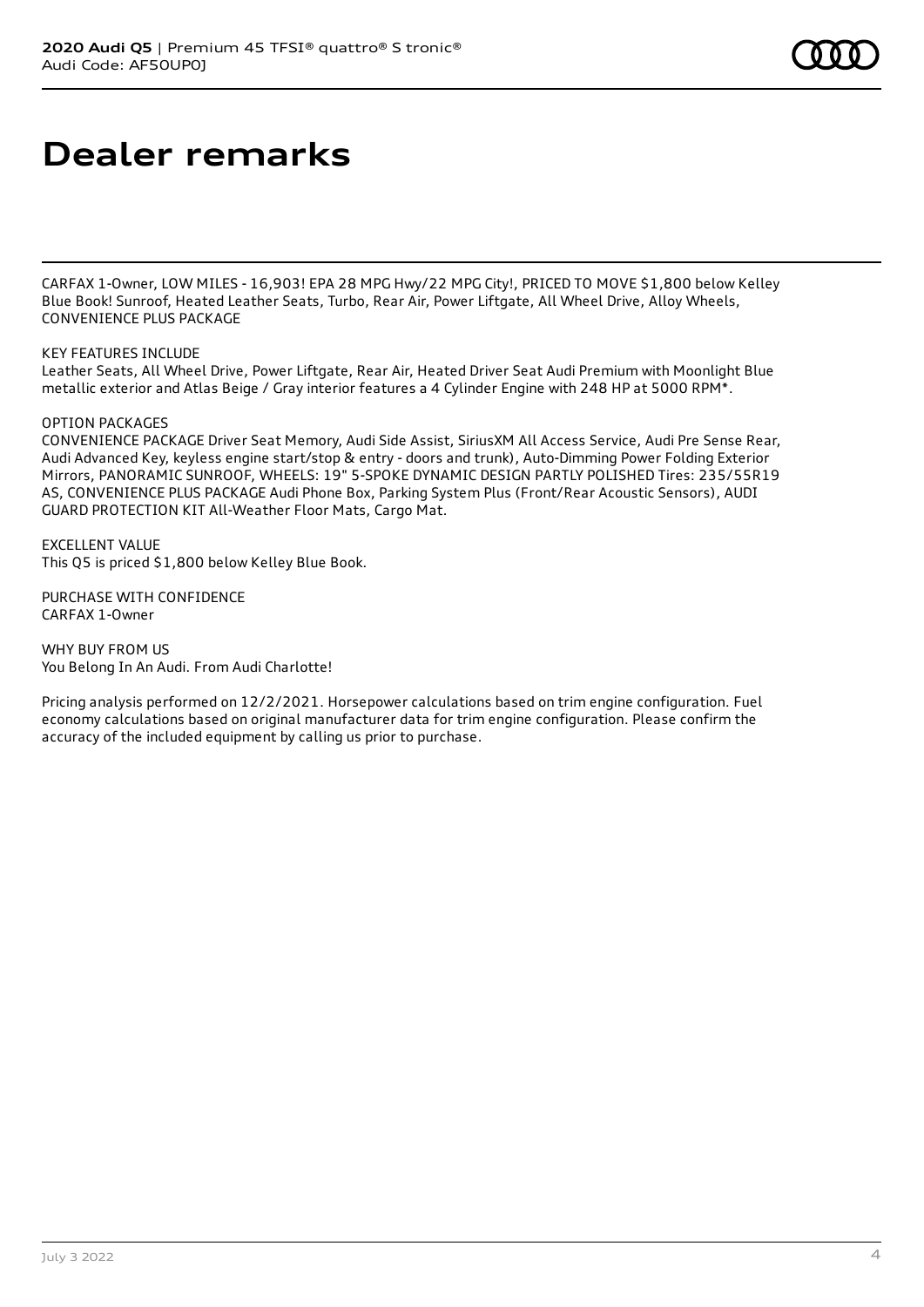# **Technical Specifications**

### **Engineering | Performance**

| Engine type                                 | 2.0-liter four-cylinder                       | Steering type                              | Electromechanical power steering                                     |
|---------------------------------------------|-----------------------------------------------|--------------------------------------------|----------------------------------------------------------------------|
| Power Level                                 | 45                                            |                                            | system                                                               |
| Displacement                                | 2.01                                          | Turning diameter, curb- 38.4 ft<br>to-curb |                                                                      |
| Max. output ps/hp                           | 248 @ rpm                                     | Steering ratio                             | 15.8:1                                                               |
| Towing capacity                             | 4,400-lb lb                                   |                                            |                                                                      |
| Torque                                      | 273 lb-ft@rpm                                 | Suspension                                 |                                                                      |
| Valvetrain                                  | 16-valve DOHC with Audi valvelift<br>system   | Front axle                                 | Five-link front suspension                                           |
| Acceleration (0 - 60<br>mph)                | 5.9 seconds seconds                           | Rear axle                                  | Five-link rear suspension                                            |
| Engine block                                | Cast-iron                                     |                                            |                                                                      |
| Induction/fuel injection Turbocharged/TFSI® |                                               | <b>Brakes</b>                              |                                                                      |
| Cylinder head                               | Aluminum-alloy                                | Front brakes                               | 13.3 (ventilated disc) in                                            |
| stroke                                      | Displacement/Bore and 1,984/82.5 x 92.8 cc/mm | Rear brakes                                | 13.0 (ventilated disc) in                                            |
| Top track speed                             | 130 mph mph                                   | <b>Body</b>                                |                                                                      |
| <b>Electrical system</b>                    |                                               | Material                                   | Multi-material body construction<br>(steel and aluminum composition) |
| Alternator                                  | 110-150 A                                     |                                            |                                                                      |
| Battery                                     | 420 A/75 Ah                                   | <b>Warranty   Maintenance</b>              |                                                                      |
| <b>Transmission   Drivetrain</b>            |                                               | Warranty                                   | 4-year/50,000-mile Audi New<br>Vehicle Limited Warranty              |

**Steering**

Drivetrain type quattro® all-wheel drive with ultra® technology Transmission Seven-speed S tronic® dual-clutch automatic transmission

### **(1/2)**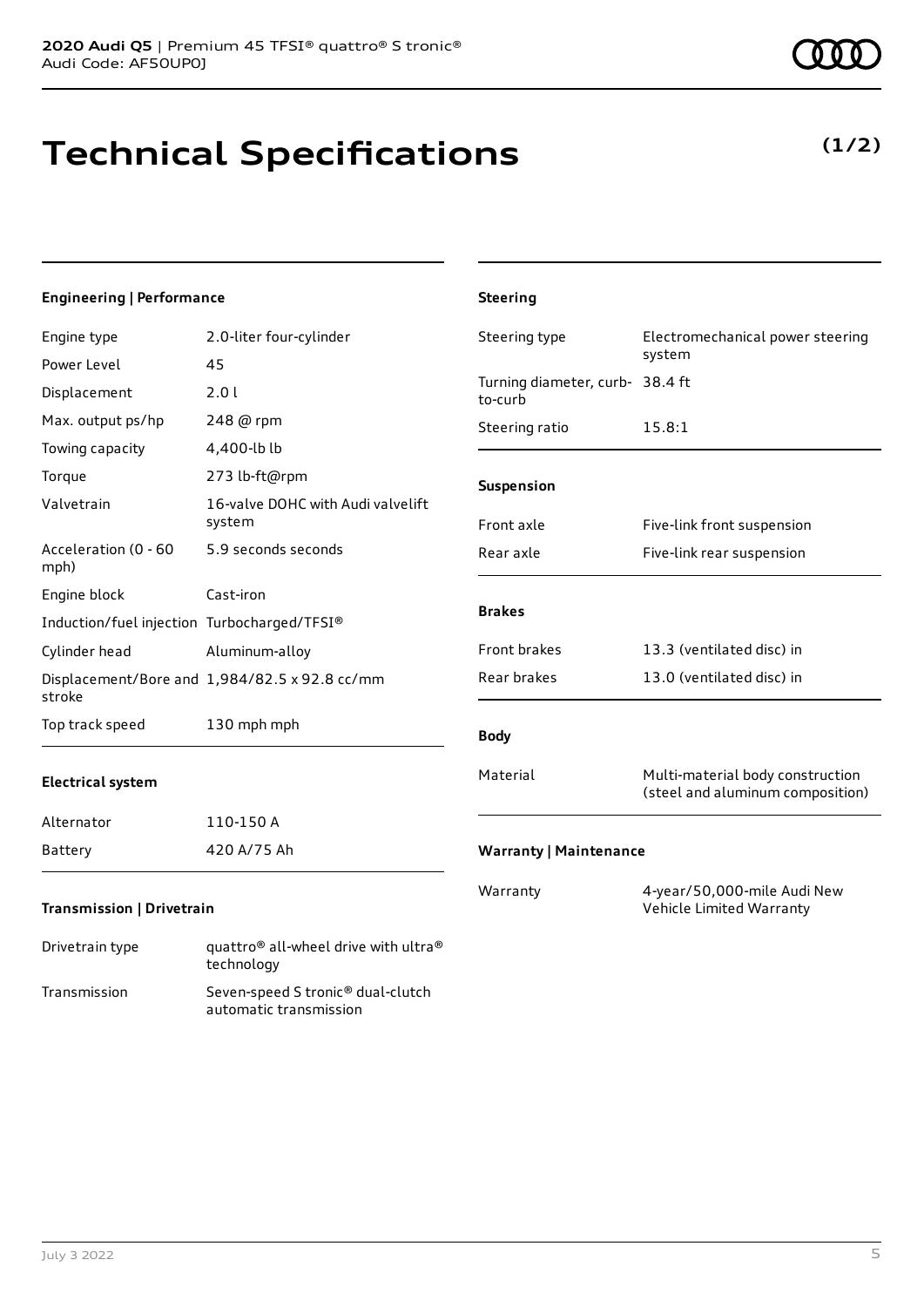# **Technical Specifications**

### **Exterior Measurements**

| Height                           | 65.3 in  |
|----------------------------------|----------|
| Overall width without<br>mirrors | 74.5 in  |
| Length                           | 183.6 in |
| Wheelbase                        | 111.0 in |
| Drag coefficient                 | 0.32 Cw  |
| Overall width with<br>mirrors    | 84 3 in  |
| Track rear                       | 63.3 in  |
| Track front                      | 63.6 in  |
| Curb weight                      | 4045 lb  |
| Ground clearance,<br>loaded      | 8.2 in   |

### **Interior measurements**

| Seating capacity                          | 5                      |
|-------------------------------------------|------------------------|
| Shoulder room, rear                       | 56.5 in                |
| Head room with front<br>sunroof           | 40.2 in                |
| Leg room, rear                            | 37.8 in                |
| Shoulder room, front                      | 57.7 in                |
| Head room with rear<br>sunroof            | 37.7 in                |
| Head room, rear                           | 39.3 in                |
| Leg room, front                           | 41.0 in                |
| Head room, front                          | 41.7 in                |
| Cargo volume, rear<br>seatbacks up/folded | 25.1/53.1 cu ft, cu ft |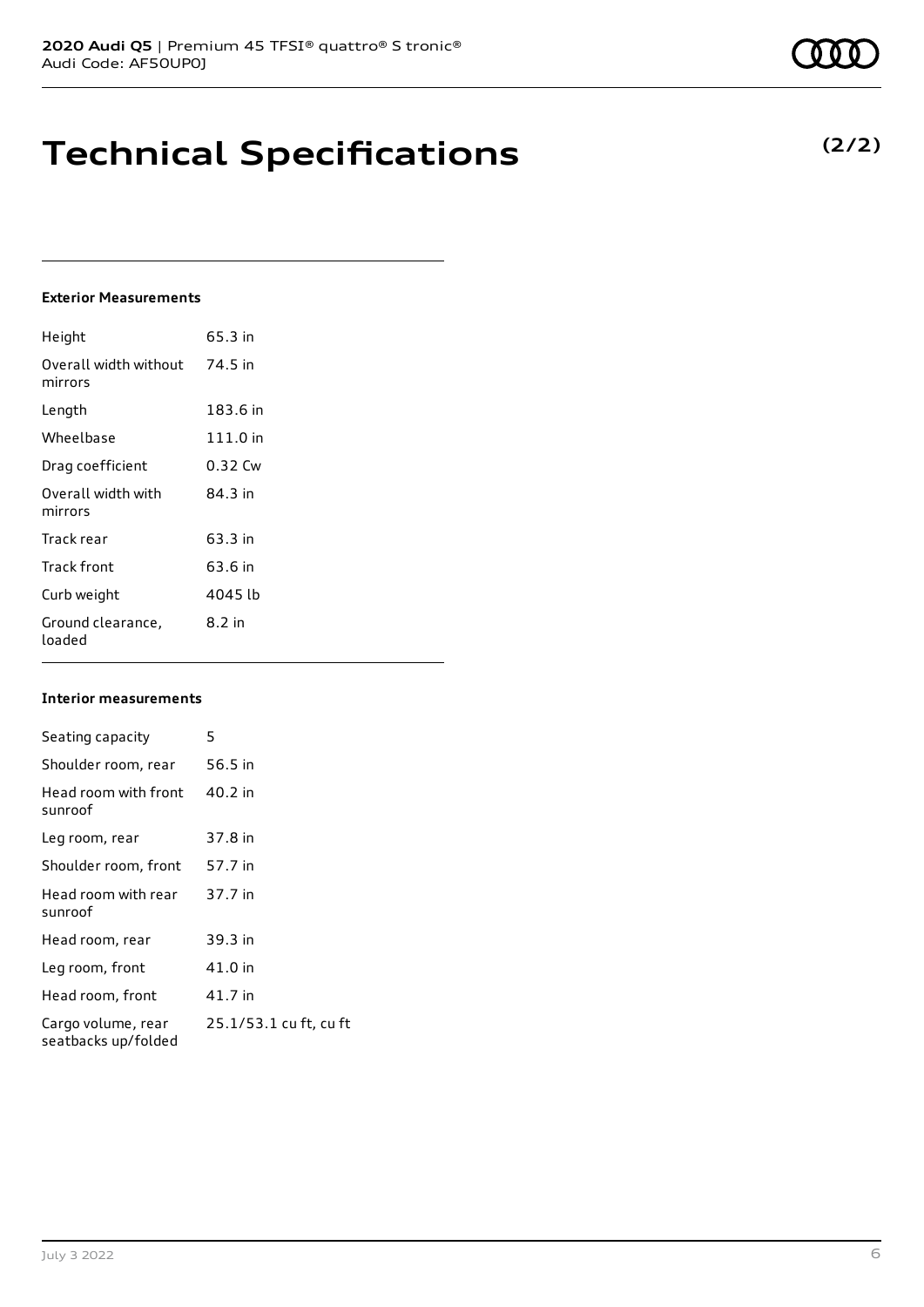### **Consumption- and emission**

### **Consumption by NEDC**

| urban       | 22 mpg |
|-------------|--------|
| extra-urban | 28 mpg |
| combined    | 24 mpg |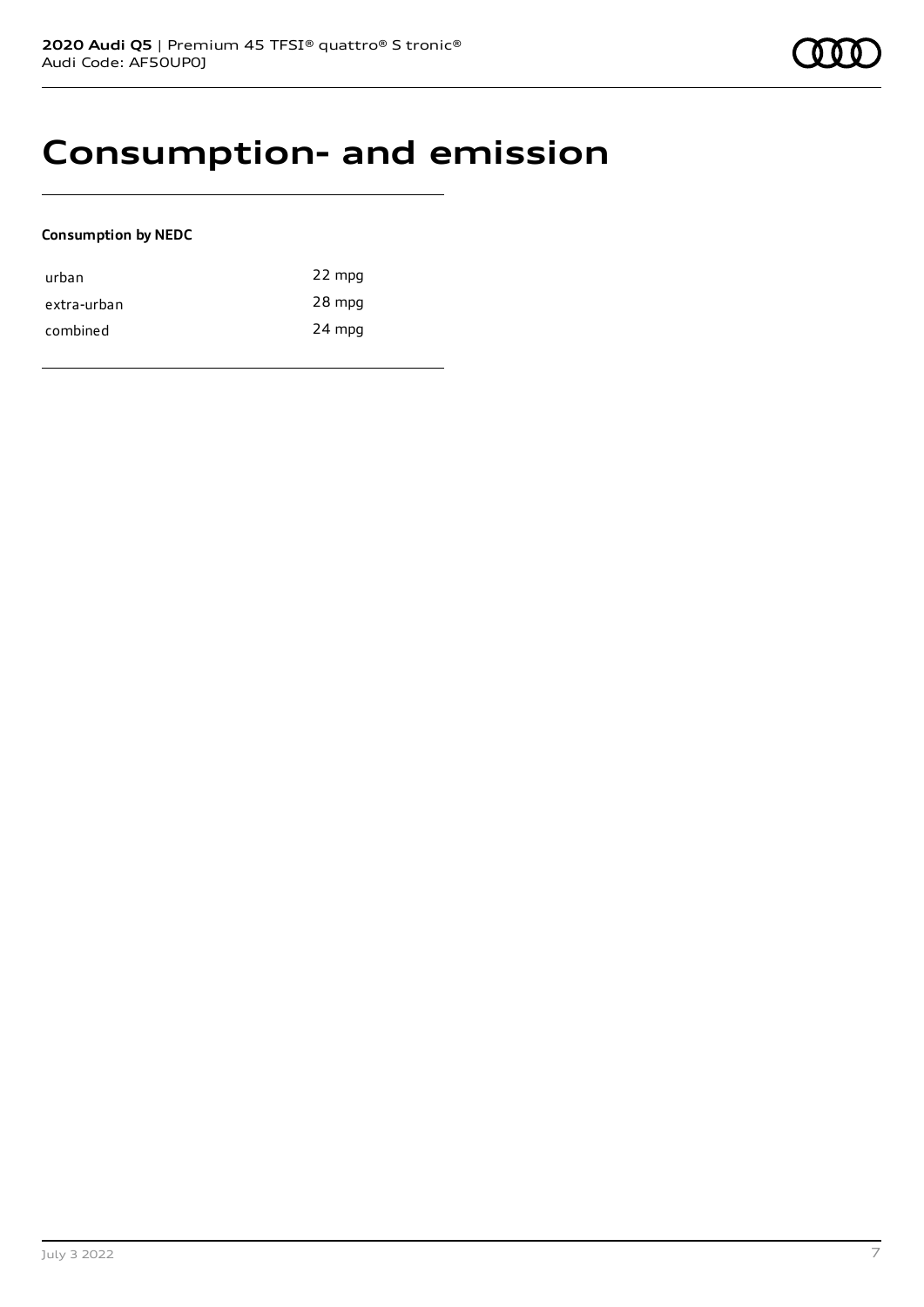# **Contact**

Dealer **Audi Charlotte**

9300 E Independence Blvd 28105 Matthews NC

Phone: +17045358800 FAX: 7048152785

www: [https://www.audicharlotte.com](https://www.audicharlotte.com/)